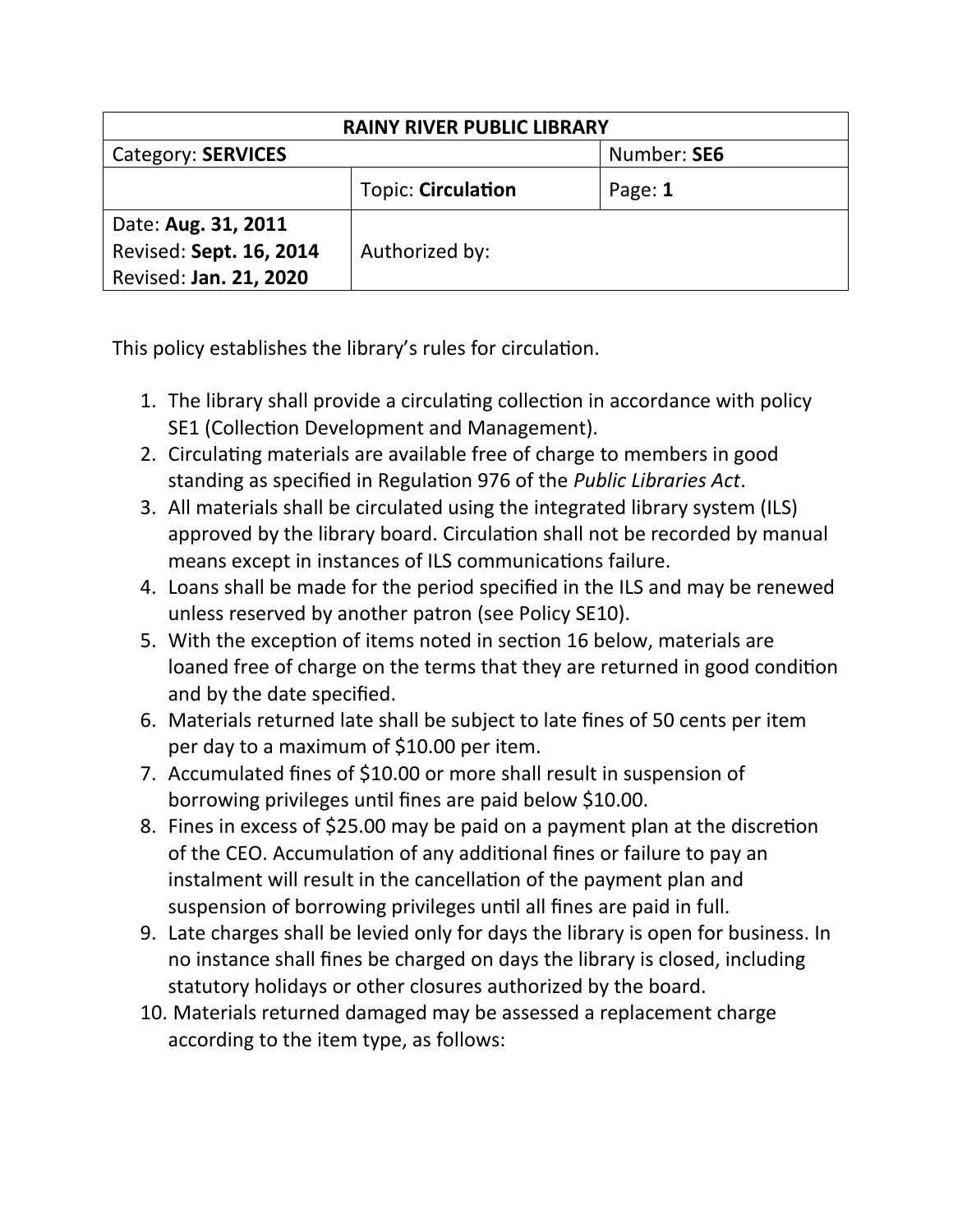| <b>RAINY RIVER PUBLIC LIBRARY</b> |                           |             |  |  |
|-----------------------------------|---------------------------|-------------|--|--|
| Category: SERVICES                |                           | Number: SE6 |  |  |
|                                   | <b>Topic: Circulation</b> | Page: 2     |  |  |
| Date: Aug. 31, 2011               |                           |             |  |  |
| Revised: Sept. 16, 2014           | Authorized by:            |             |  |  |
| Revised: Jan. 21, 2020            |                           |             |  |  |

| Pamphlet or Enclosure                                                             | \$6                                                                                            |
|-----------------------------------------------------------------------------------|------------------------------------------------------------------------------------------------|
| Magazine                                                                          | \$6                                                                                            |
| Junior Series paperback<br><b>Junior or YA Mass Market</b>                        | \$8                                                                                            |
| Adult Mass Market paperback<br><b>Music CD</b>                                    | \$12                                                                                           |
| DVD or Blu-Ray<br>Junior Fiction, hardcover<br><b>Adult or YA Trade Paperback</b> | \$20                                                                                           |
| Junior Non-Fiction, hardcover                                                     | \$30                                                                                           |
| Adult Fiction or Non-Fiction, any<br>content, hardcover<br>Talking Book on CD     | \$40                                                                                           |
| Large Print, hardcover                                                            | \$50                                                                                           |
| Reference Work<br>Playaway View                                                   | \$100 or actual cost if higher                                                                 |
| Interlibrary Loan Item                                                            | as levied by the lending library, in<br>accordance with provincial resource-<br>sharing policy |
| Any item not specified in another<br>category                                     | Minimum \$5                                                                                    |

11. At their discretion, the cataloguer may assign a lower replacement cost to a donated item.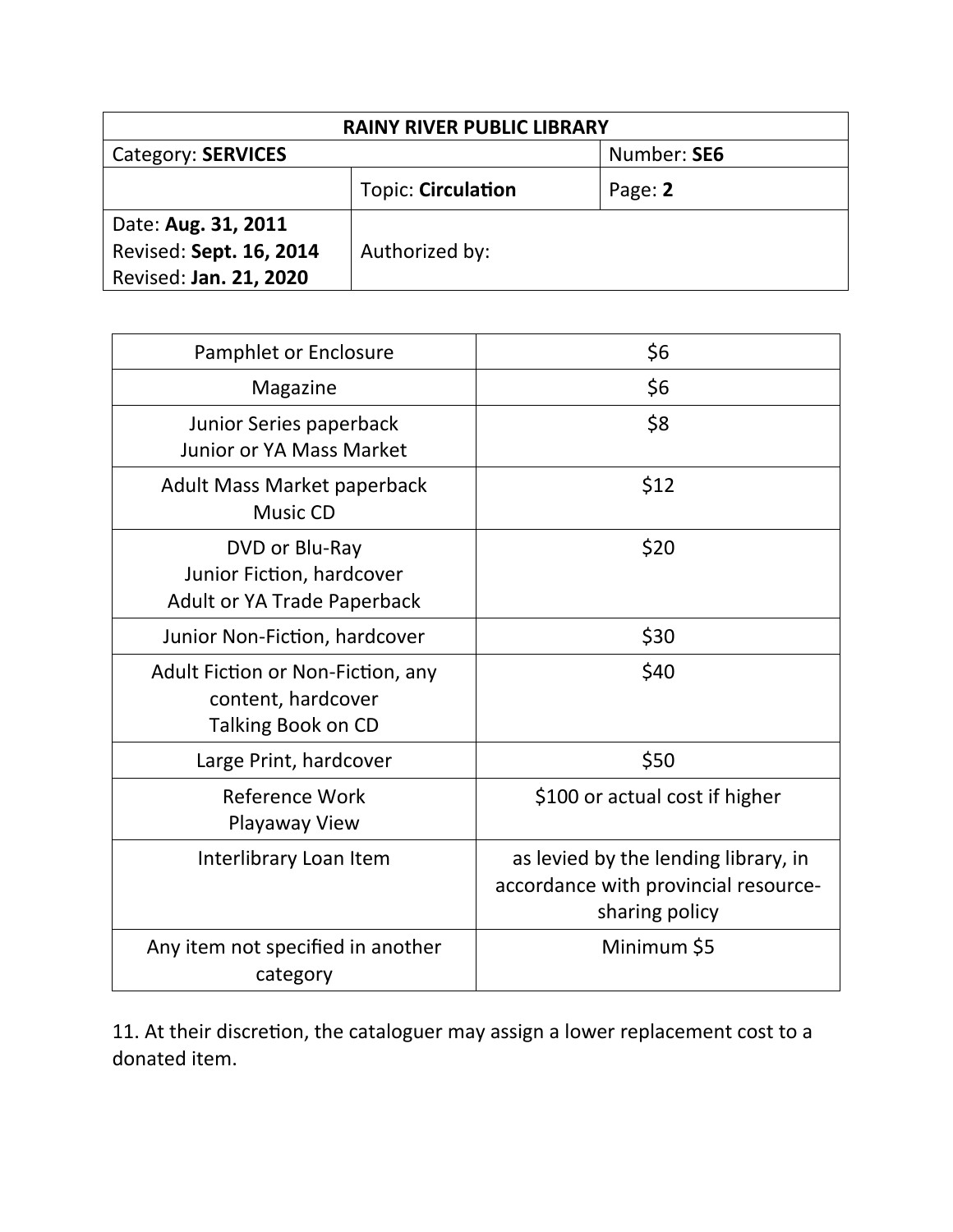| <b>RAINY RIVER PUBLIC LIBRARY</b> |                           |             |  |  |
|-----------------------------------|---------------------------|-------------|--|--|
| Category: SERVICES                |                           | Number: SE6 |  |  |
|                                   | <b>Topic: Circulation</b> | Page: 3     |  |  |
| Date: Aug. 31, 2011               |                           |             |  |  |
| Revised: Sept. 16, 2014           | Authorized by:            |             |  |  |
| Revised: Jan. 21, 2020            |                           |             |  |  |

12. Materials returned in the overnight book drop shall be credited as received on the library's last working day. All materials may be returned in the overnight book drop except Oversize materials which cannot be physically accommodated by the drop. Patrons will be made aware of this limitation at the time of checkout. 13. Donations in lieu of fines may be approved at the discretion of the CEO, so long as the donated materials represent an equivalent value to the fines charged. 14. To comply with the *Municipal Freedom of Information and Protection of Privacy Act*, borrowing records shall not be retained beyond the date of return

unless the record relates to the standing of the borrower account.

15. The library also maintains a circulating collection of equipment deemed useful by the library board.

16. DAISY-format talking book players are loaned free of charge to qualifying borrowers as defined by the Canadian National Institute for the Blind and/or the Centre for Equitable Library Access.

17. Patrons borrowing other equipment must complete an Equipment Loan form and pay a \$2.00 rental charge. Equipment is loaned for three weeks (renewable).